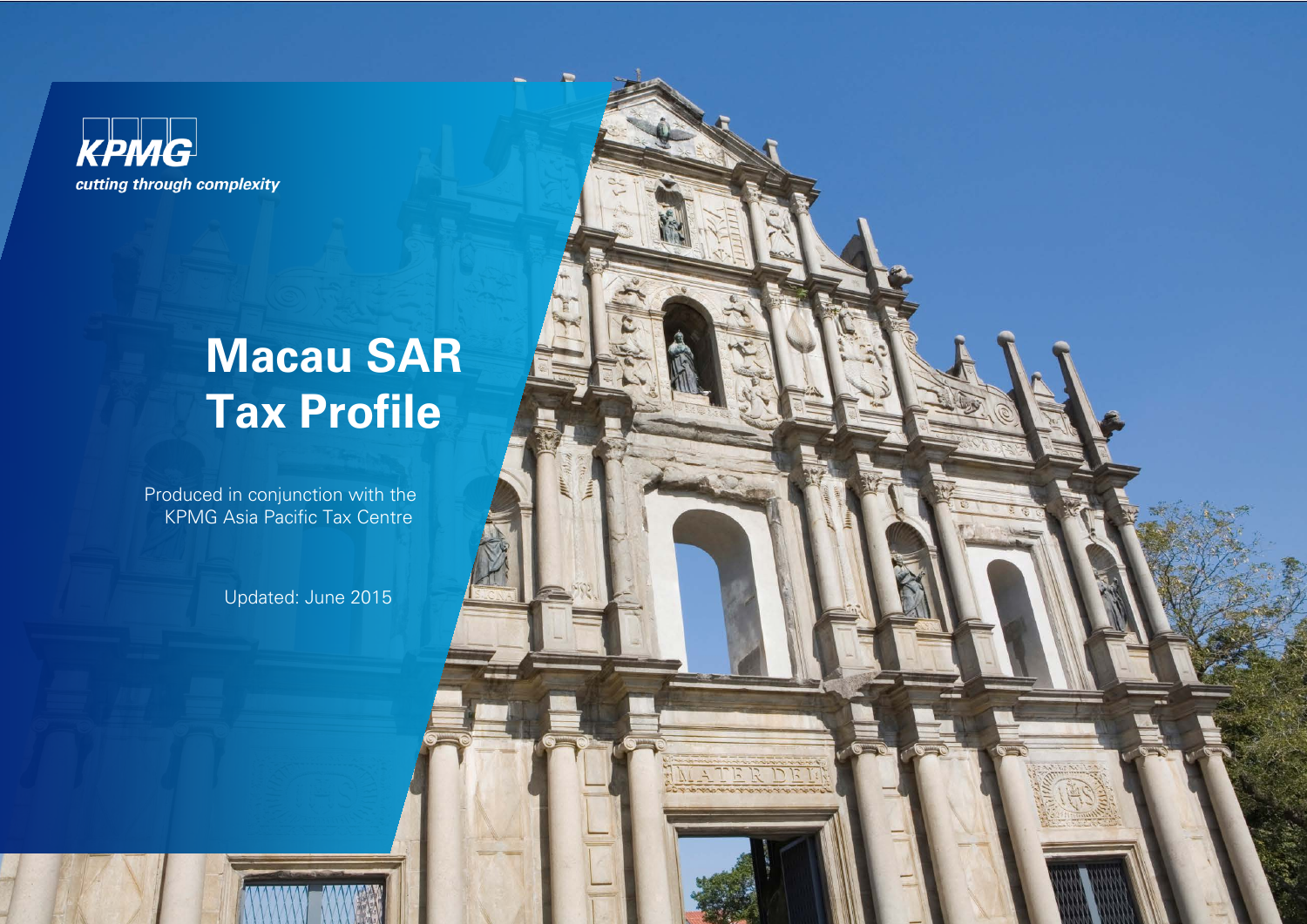#### **Contents**

| 1                       | <b>Corporate Income Tax</b>                              |    |
|-------------------------|----------------------------------------------------------|----|
| $2^{\circ}$             | Income Tax Treaties for the Avoidance of Double Taxation | 5  |
| $\mathbf{3}$            | <b>Indirect Tax (e.g. VAT/GST)</b>                       | 6  |
| $\overline{\mathbf{4}}$ | <b>Personal Taxation</b>                                 | 7  |
| 5                       | <b>Other Taxes</b>                                       | 8  |
| 6                       | <b>Free Trade Agreements</b>                             | 10 |
| $\overline{\mathbf{z}}$ | <b>Tax Authority</b>                                     | 11 |



© 2015 KPMG International Cooperative ("KPMG International"), a Swiss entity. Member firms of the KPMG network of independent firms are affiliated with KPMG International. KPMG International provides no client services. No member firm has any authority to obligate or bind KPMG International or any other member firm vis-à-vis third parties, nor does KPMG International have any such authority to obligate or bind any member firm. All rights reserved.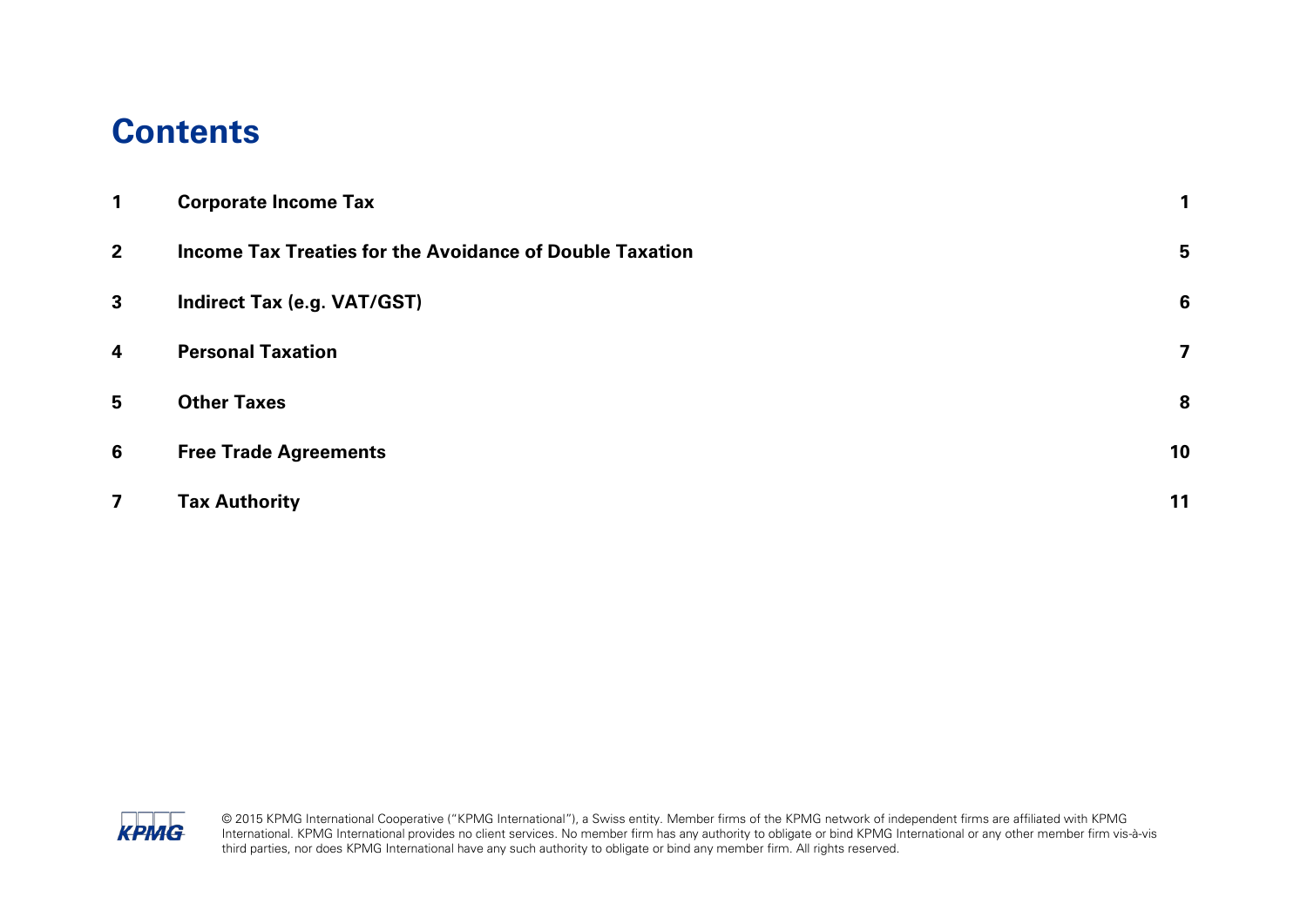### <span id="page-2-0"></span>**1 Corporate Income Tax**

#### **Complementary Tax** Complementary Tax

| <b>Tax rate</b>                | The progressive tax rates applied for Complementary Tax were revised according to the tax relief measures announced in<br>the 2015 Macau Government Budget and apply for the year of assessment 2014 (1 January 2014 – 31 December 2014)<br>as follows:                                                                                                                                |                 |
|--------------------------------|----------------------------------------------------------------------------------------------------------------------------------------------------------------------------------------------------------------------------------------------------------------------------------------------------------------------------------------------------------------------------------------|-----------------|
|                                | <b>Taxable profits</b>                                                                                                                                                                                                                                                                                                                                                                 | <b>Tax rate</b> |
|                                | Up to MOP 600,000                                                                                                                                                                                                                                                                                                                                                                      | Exempt          |
|                                | Over MOP 600,000                                                                                                                                                                                                                                                                                                                                                                       | 12%             |
|                                | The year of assessment 2015 rates will be announced in December 2015, as this is the time when the 2016 Macau<br>Government Budget is approved.                                                                                                                                                                                                                                        |                 |
| <b>Residence</b>               | Residence has no general relevance for tax purposes, as no distinction generally exists between residents and non-<br>residents. All income or profits earned are taxable in Macau SAR.                                                                                                                                                                                                |                 |
| <b>Compliance requirements</b> | Taxpayers are divided into Group A and Group B.                                                                                                                                                                                                                                                                                                                                        |                 |
|                                | Group A taxpayers are companies that have maintained proper accounting books and records, with capital of<br>MOP 1,000,000 and above or average assessed annual taxable profits in the past 3 years of more than MOP 500,000.                                                                                                                                                          |                 |
|                                | Group B taxpayers are those who do not meet the criteria mentioned above. Any first time taxpayers will automatically<br>be assigned to Group B, unless they fall within the criteria mentioned above or they apply to be classified as Group A<br>taxpayers.                                                                                                                          |                 |
|                                | Group A taxpayers are assessed based on the tax returns submitted.                                                                                                                                                                                                                                                                                                                     |                 |
|                                | Group B taxpayers are assessed by the Macau Finance Bureau (MFB) on a deemed profit basis. The assessable profits<br>of a Group B taxpayer are assessed with reference to various factors (for example, the average profit margin of the type<br>of goods and services, or the industrial average of the gross profit margin as submitted by other taxpayers in the same<br>industry). |                 |



© 2015 KPMG International Cooperative ("KPMG International"), a Swiss entity. Member firms of the KPMG network of independent firms are affiliated with KPMG International. KPMG International provides no client services. No member firm has any authority to obligate or bind KPMG International or any other member firm vis-à-vis International. KPMG International provides no client services. No member firm has any authority to obligate or bind KPMG International or any other member firm vis-à-vis<br>
third parties, nor does KPMG International have any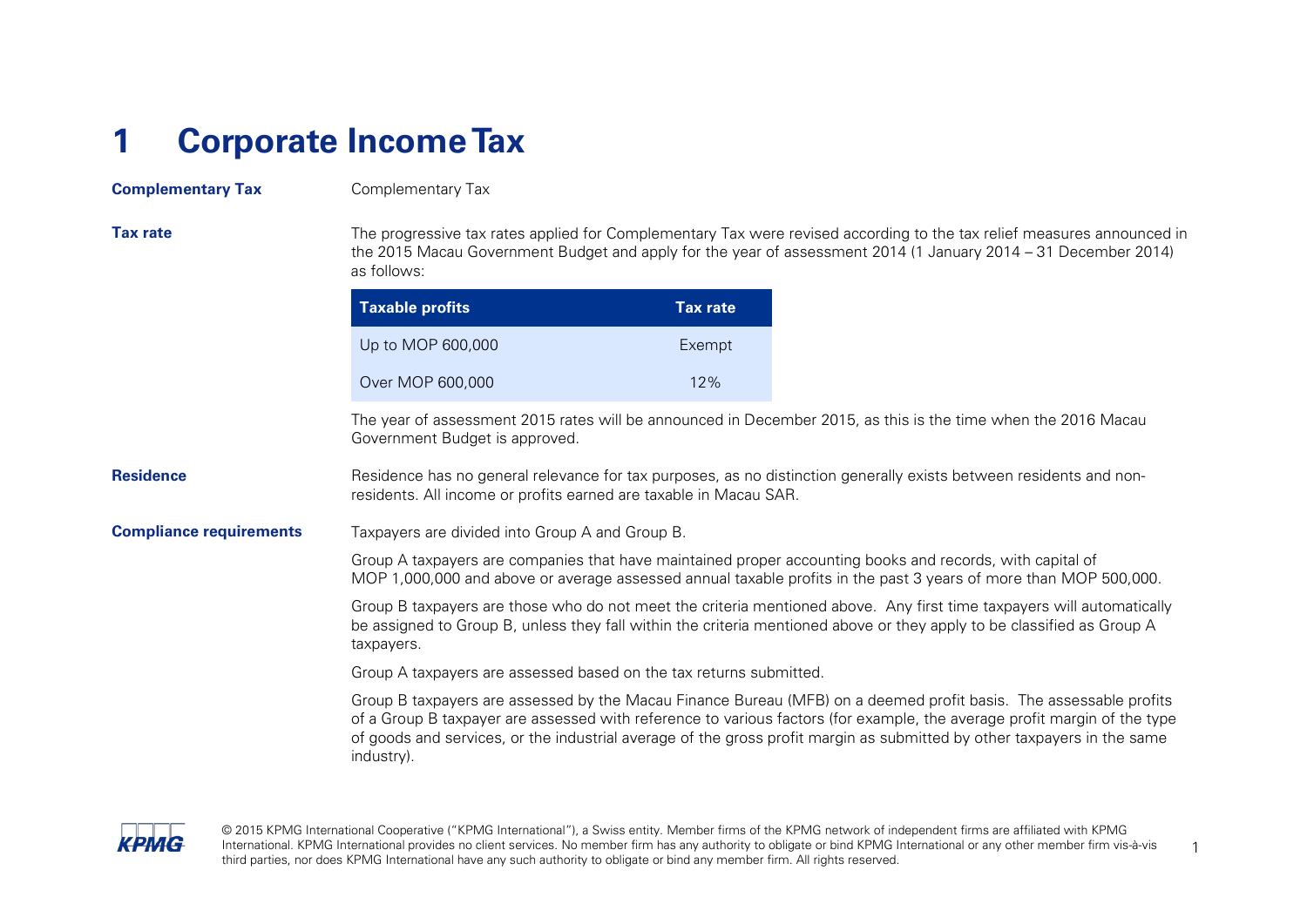|                                            | The filing period for returns for Group A taxpayers is from April to June each year. The tax returns of Group A taxpayers<br>should be certified by accountants or auditors who are registered with the MFB.                                                                                                                                                                                                                                                                                                                                                                                                                                                                                                  |
|--------------------------------------------|---------------------------------------------------------------------------------------------------------------------------------------------------------------------------------------------------------------------------------------------------------------------------------------------------------------------------------------------------------------------------------------------------------------------------------------------------------------------------------------------------------------------------------------------------------------------------------------------------------------------------------------------------------------------------------------------------------------|
|                                            | The filing period for returns for Group B taxpayers is from February to March each year. Certification of the tax returns by<br>registered accountants or auditors is not required for Group B taxpayers.                                                                                                                                                                                                                                                                                                                                                                                                                                                                                                     |
| <b>International withholding tax</b>       | There are no withholding taxes on income paid to non-residents from any source.                                                                                                                                                                                                                                                                                                                                                                                                                                                                                                                                                                                                                               |
| rates                                      | However, a Macau SAR entity is required to disclose the details of foreign recipients of income, including the name and<br>taxpayer numbers (if any) in its tax return. If the recipient does not have a taxpayer registration number in Macau SAR,<br>the tax authority may enquire into details of the payment, to ensure that it is made to a recipient for business activities<br>undertaken wholly outside Macau SAR. If not, the MFB may disallow the expense deduction claims. Under normal<br>commercial practice, a Macau SAR payer may withhold the relevant complementary tax amount before remitting a<br>payment to any recipient who does not have a taxpayer registration number in Macau SAR. |
| <b>Holding rules</b>                       | There is no distinction between "revenue profit" and "capital profit", hence capital gains are generally taxed in the same<br>manner as ordinary or revenue profits.                                                                                                                                                                                                                                                                                                                                                                                                                                                                                                                                          |
|                                            | Dividends distributed by a company to its shareholders are deductible against the assessable income of the company and<br>are taxed in the hands of the recipients at the applicable complementary tax rates. The company is liable for any unpaid<br>tax of the shareholders.                                                                                                                                                                                                                                                                                                                                                                                                                                |
|                                            | Foreign dividends (except for those received from countries with which Macau SAR has entered into a tax treaty),<br>received by a business entity in Macau SAR will be subject to tax regardless of whether these dividends have been<br>subject to tax in the foreign jurisdiction. There may be the possibility of claiming foreign tax credits in Macau SAR,<br>provided certain conditions are met.                                                                                                                                                                                                                                                                                                       |
| <b>Tax losses</b>                          | Group A taxpayers may carry forward the tax losses of a particular year to offset taxable income in the following three<br>assessment years. Generally, there are no restrictions on the utilization of carried forward tax losses incurred in prior<br>years.                                                                                                                                                                                                                                                                                                                                                                                                                                                |
|                                            | Group B taxpayers are unable to carry forward tax losses.                                                                                                                                                                                                                                                                                                                                                                                                                                                                                                                                                                                                                                                     |
|                                            | Losses cannot be carried back by any taxpayers.                                                                                                                                                                                                                                                                                                                                                                                                                                                                                                                                                                                                                                                               |
| <b>Tax consolidation / group</b><br>relief | No grouping or consolidation of tax returns is allowed. Each individual or company is an independent taxpayer and is<br>required to file its own tax return. Therefore, tax losses cannot be transferred to or utilized by other taxpayers.                                                                                                                                                                                                                                                                                                                                                                                                                                                                   |



© 2015 KPMG International Cooperative ("KPMG International"), a Swiss entity. Member firms of the KPMG network of independent firms are affiliated with KPMG International. KPMG International provides no client services. No member firm has any authority to obligate or bind KPMG International or any other member firm vis-à-vis 2<br>third parties, nor does KPMG International have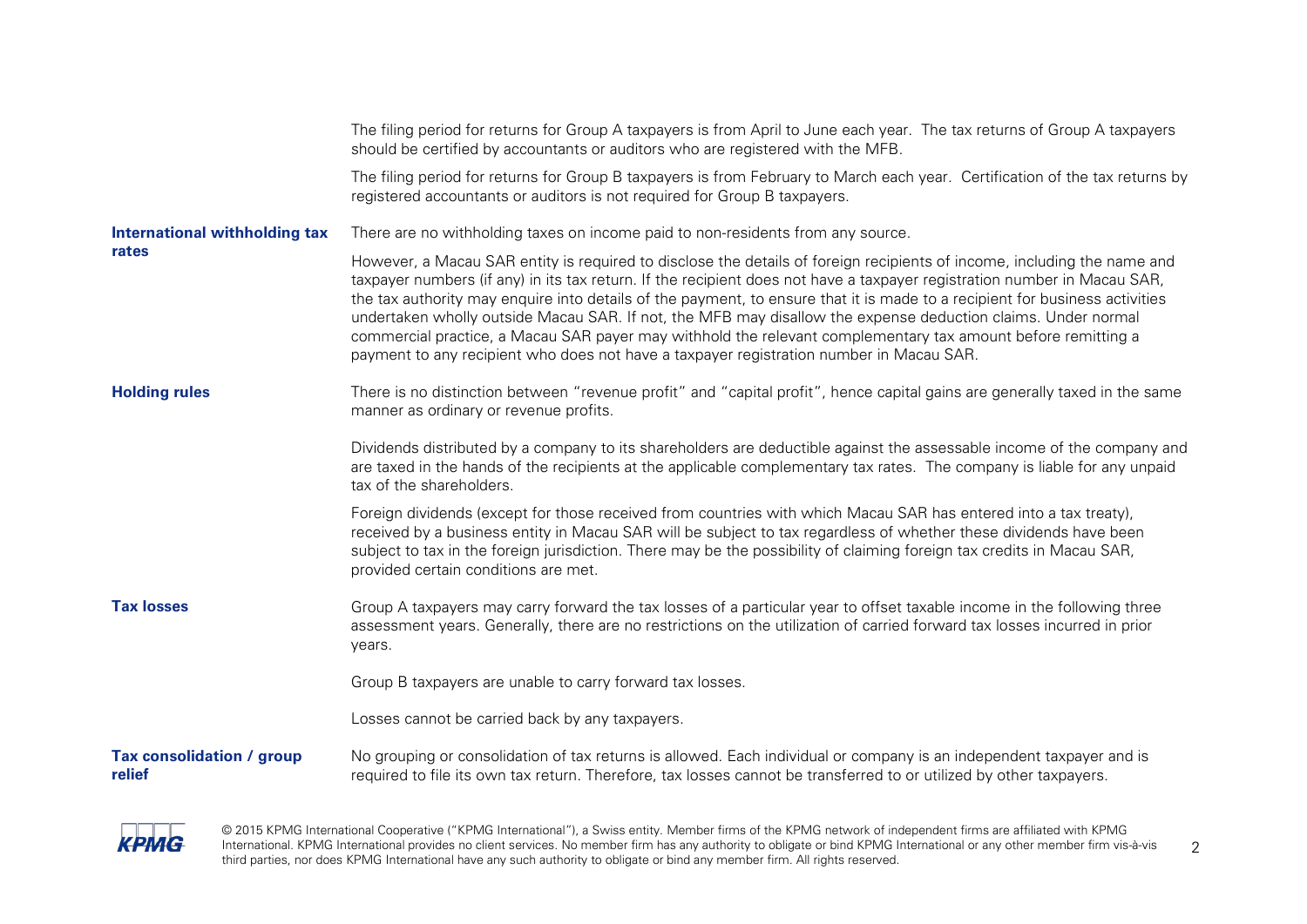| <b>Transfer of shares</b>                         | Stamp Duty applies to the transfer of shares of Macau SAR companies at a rate of 0.5 percent of the value of the shares<br>being transferred.                                                                                                                                                                                                                      |
|---------------------------------------------------|--------------------------------------------------------------------------------------------------------------------------------------------------------------------------------------------------------------------------------------------------------------------------------------------------------------------------------------------------------------------|
| <b>Transfer of assets</b>                         | Stamp Duty applies to the transfer of immovable property. For more detail on the imposition of stamp duty, refer to<br>section 5, 'Other Taxes'.                                                                                                                                                                                                                   |
| <b>CFC rules</b>                                  | There are no CFC rules in Macau SAR.                                                                                                                                                                                                                                                                                                                               |
| <b>Transfer pricing</b>                           | Strictly speaking, there are no specific transfer pricing rules in Macau SAR. However, the MFB may review related-party<br>transactions to ensure that the transactions are conducted on an arm's-length basis and are commercially justifiable,<br>under general principles of anti-avoidance. Advance Pricing Arrangements cannot be entered into for Macau SAR. |
| <b>Thin capitalisation</b>                        | There are no thin capitalisation rules in Macau SAR.                                                                                                                                                                                                                                                                                                               |
|                                                   | However, in order for interest and the related borrowing costs to be deductible, it must be incurred wholly and<br>exclusively in the production of assessable income.                                                                                                                                                                                             |
| <b>General anti-avoidance</b>                     | There is no general anti-avoidance rule in Macau SAR.                                                                                                                                                                                                                                                                                                              |
| <b>Anti-treaty shopping</b>                       | The dividend and interest articles of the tax treaties concluded by Macau SAR often contain anti-treaty-shopping<br>provisions.                                                                                                                                                                                                                                    |
| <b>Other specific anti-avoidance</b><br>rules     | There are no specific anti-avoidance rules in Macau SAR.                                                                                                                                                                                                                                                                                                           |
| <b>Rulings</b>                                    | There is currently no advance tax ruling system in Macau SAR.                                                                                                                                                                                                                                                                                                      |
| <b>Intellectual property</b><br><b>incentives</b> | There are no specific intellectual property incentives in Macau SAR.                                                                                                                                                                                                                                                                                               |
| <b>R&amp;D</b> incentives                         | There are no specific R&D incentives in Macau SAR.                                                                                                                                                                                                                                                                                                                 |



© 2015 KPMG International Cooperative ("KPMG International"), a Swiss entity. Member firms of the KPMG network of independent firms are affiliated with KPMG International. KPMG International provides no client services. No member firm has any authority to obligate or bind KPMG International or any other member firm vis-à-vis 3<br>third parties, nor does KPMG International have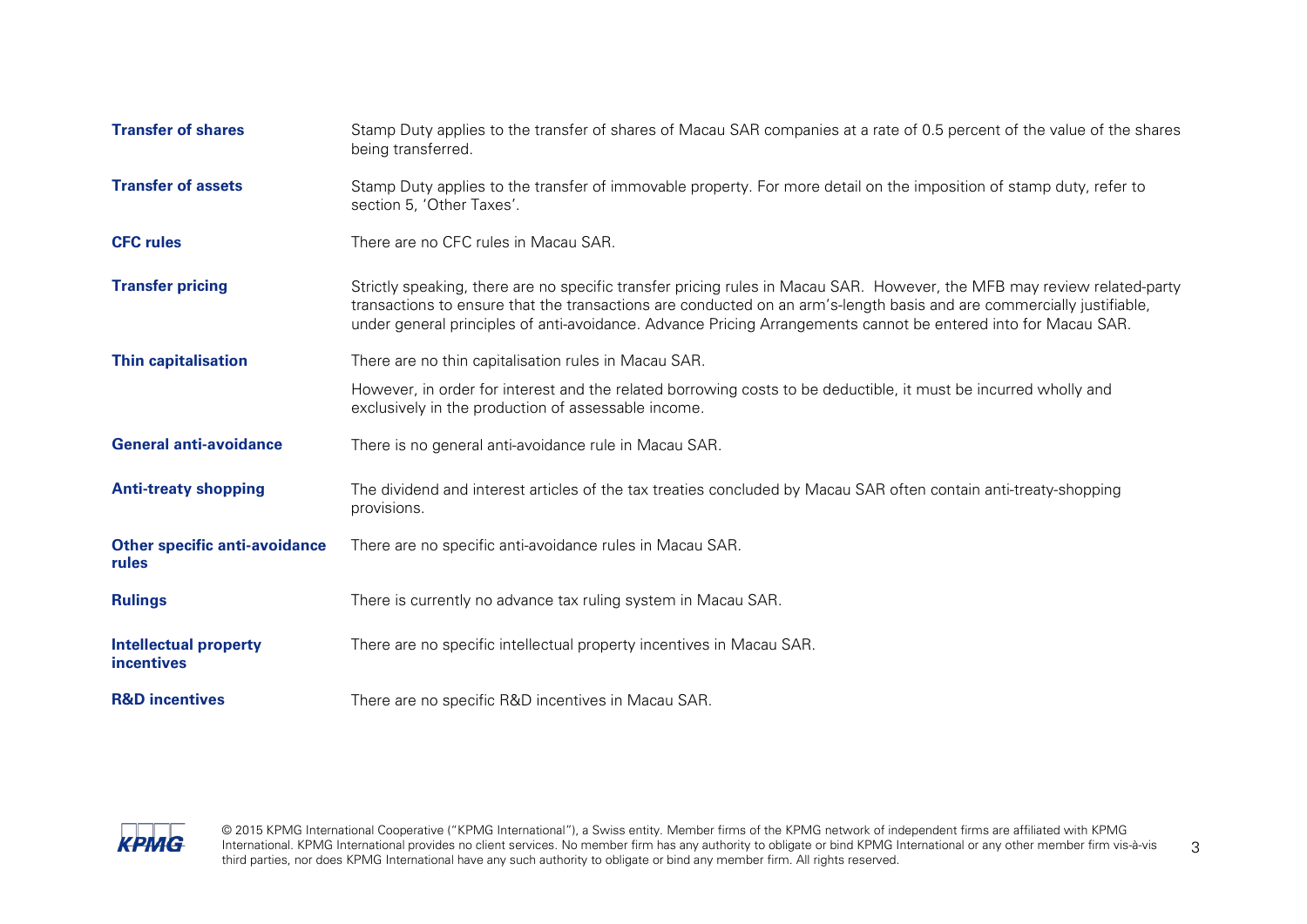| <b>Other incentives</b>                                          | Fiscal and financial incentives are available to industrial undertakings. Macau SAR Government encourages the<br>establishment of light, non-polluting industries. Priority is given to those activities where the development, reorganization<br>or conversion will contribute to the modernization of the industrial capabilities of the territory, and to the diversification of<br>Macau SAR's industry sector by creating new markets. These incentives may take the form of a total exemption, or a<br>reduction of as much as 50 percent, of various taxes. |
|------------------------------------------------------------------|--------------------------------------------------------------------------------------------------------------------------------------------------------------------------------------------------------------------------------------------------------------------------------------------------------------------------------------------------------------------------------------------------------------------------------------------------------------------------------------------------------------------------------------------------------------------|
|                                                                  | Profits reinvested by a company in the acquisition of equipment or new facilities that are beneficial to Macau SAR<br>economy may be deductible against its taxable profits in the following three years. To be eligible, prior approval must be<br>obtained from the Chief Executive of Macau SAR.                                                                                                                                                                                                                                                                |
| <b>Hybrid instruments</b>                                        | There are no special rules applicable to hybrid instruments.                                                                                                                                                                                                                                                                                                                                                                                                                                                                                                       |
| <b>Hybrid entities</b>                                           | There are no special rules applicable to hybrid entities and no restrictions on the types of hybrid entities that can be<br>established.                                                                                                                                                                                                                                                                                                                                                                                                                           |
| <b>Special tax regimes for</b><br>specific industries or sectors | According to regulations which govern various economic activities, specific licenses or authorizations are required for<br>certain business categories, such as banking, insurance, manufacturing, tourism, civil construction, education, and<br>telecommunications.                                                                                                                                                                                                                                                                                              |
|                                                                  | Offshore institutions authorized to operate in Macau SAR enjoy certain exemptions from complementary tax, industrial<br>tax and stamp duty. An offshore institution authorized to operate in Macau SAR must pay an establishment fee and a<br>semi-annual operation fee.                                                                                                                                                                                                                                                                                           |
| <b>Related Business Factors</b>                                  | Forms of legal entities typically used for conducting business                                                                                                                                                                                                                                                                                                                                                                                                                                                                                                     |
|                                                                  | For conducting business in Macau SAR the common legal entities used are a Limited Company by quota or a Limited<br>Company by shares.                                                                                                                                                                                                                                                                                                                                                                                                                              |
|                                                                  | Capital requirements for establishing a legal entity                                                                                                                                                                                                                                                                                                                                                                                                                                                                                                               |
|                                                                  | For Limited Company by quota, the minimum capital requirement is currently MOP 25,000.                                                                                                                                                                                                                                                                                                                                                                                                                                                                             |
|                                                                  | For Limited Company by shares, the minimum capital requirement is currently MOP 1,000,000                                                                                                                                                                                                                                                                                                                                                                                                                                                                          |
|                                                                  | Other local requirements for establishing a legal entity                                                                                                                                                                                                                                                                                                                                                                                                                                                                                                           |
|                                                                  | In general, there are no other local requirements for establishing a legal entity in Macau SAR.                                                                                                                                                                                                                                                                                                                                                                                                                                                                    |
|                                                                  | Foreign exchange control rules                                                                                                                                                                                                                                                                                                                                                                                                                                                                                                                                     |
|                                                                  | There are no foreign exchange control rules in Macau SAR.                                                                                                                                                                                                                                                                                                                                                                                                                                                                                                          |



© 2015 KPMG International Cooperative ("KPMG International"), a Swiss entity. Member firms of the KPMG network of independent firms are affiliated with KPMG International. KPMG International provides no client services. No member firm has any authority to obligate or bind KPMG International or any other member firm vis-à-vis 4<br>third parties, nor does KPMG International have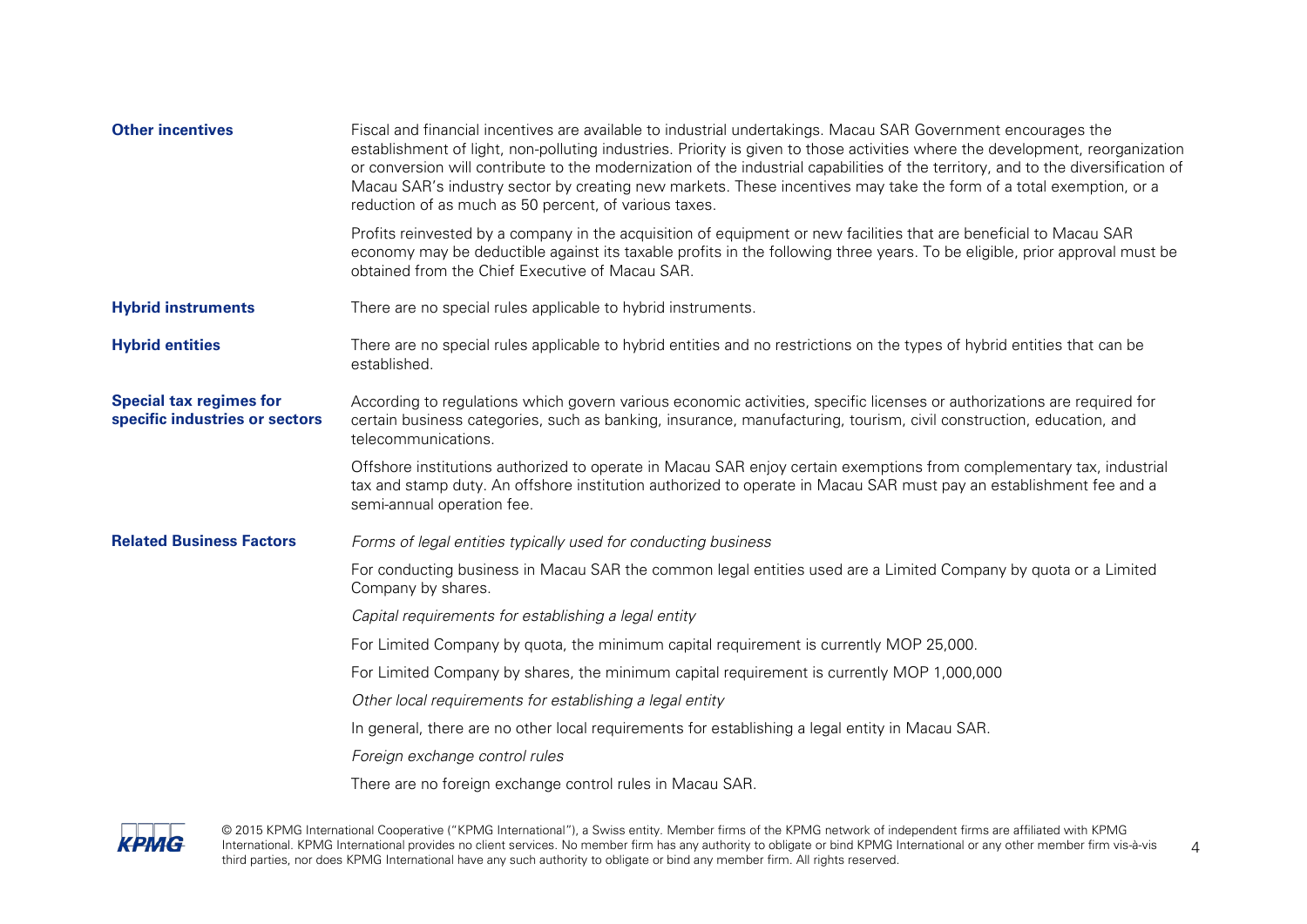#### <span id="page-6-0"></span>**2 Income Tax Treaties for the Avoidance of Double Taxation**

**In Force** Cape Verde

China

Mozambique

Portugal



© 2015 KPMG International Cooperative ("KPMG International"), a Swiss entity. Member firms of the KPMG network of independent firms are affiliated with KPMG International. KPMG International provides no client services. No member firm has any authority to obligate or bind KPMG International or any other member firm vis-à-vis International. KPMG International provides no client services. No member firm has any authority to obligate or bind KPMG International or any other member firm vis-à-vis<br>
third parties, nor does KPMG International have any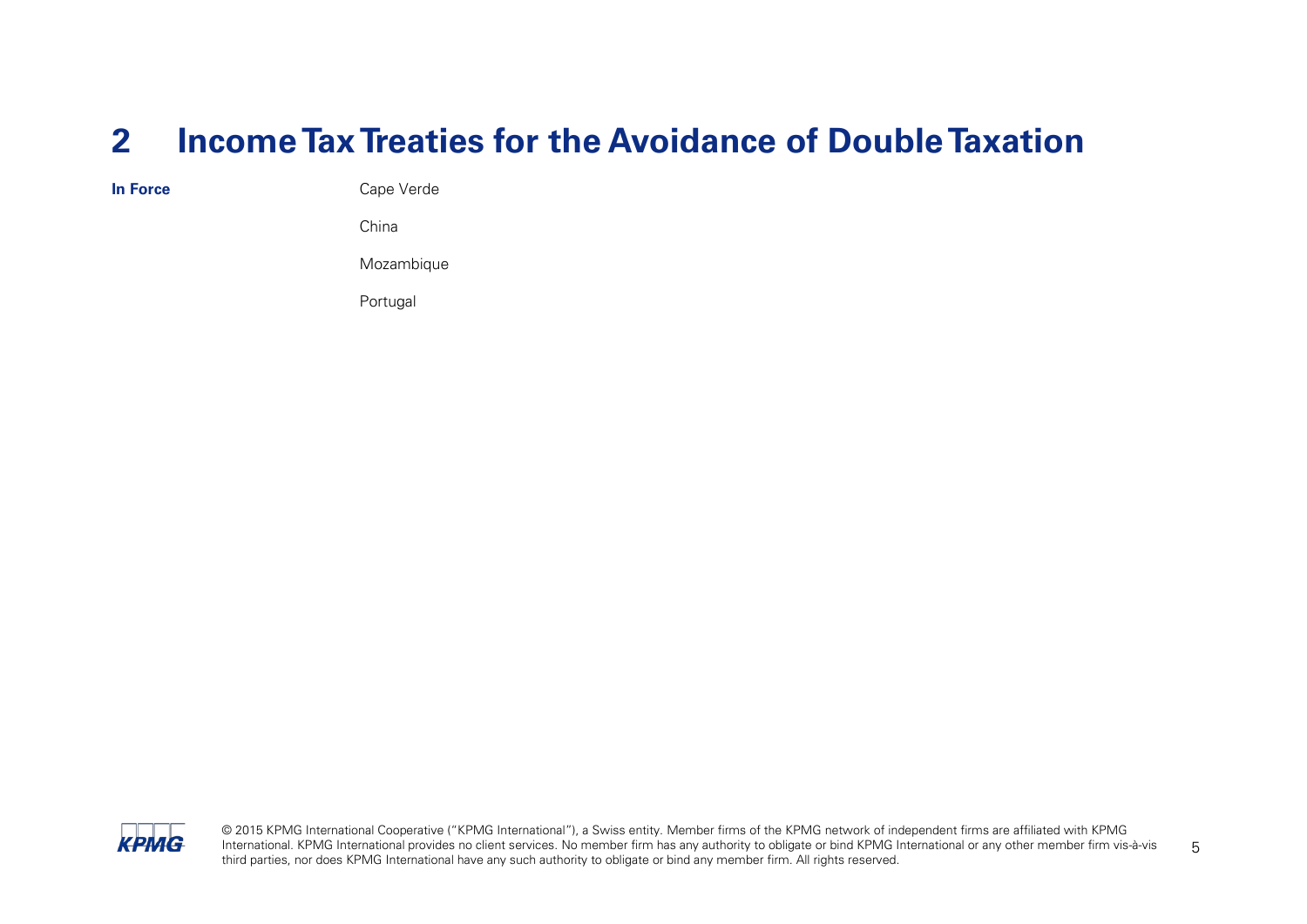### <span id="page-7-0"></span>**3 Indirect Tax (e.g. VAT/GST)**

**Indirect tax** There is no VAT or GST regime in Macau SAR.



© 2015 KPMG International Cooperative ("KPMG International"), a Swiss entity. Member firms of the KPMG network of independent firms are affiliated with KPMG International. KPMG International provides no client services. No member firm has any authority to obligate or bind KPMG International or any other member firm vis-à-vis International. KPMG International provides no client services. No member firm has any authority to obligate or bind KPMG International or any other member firm vis-à-vis 6<br>third parties, nor does KPMG International have an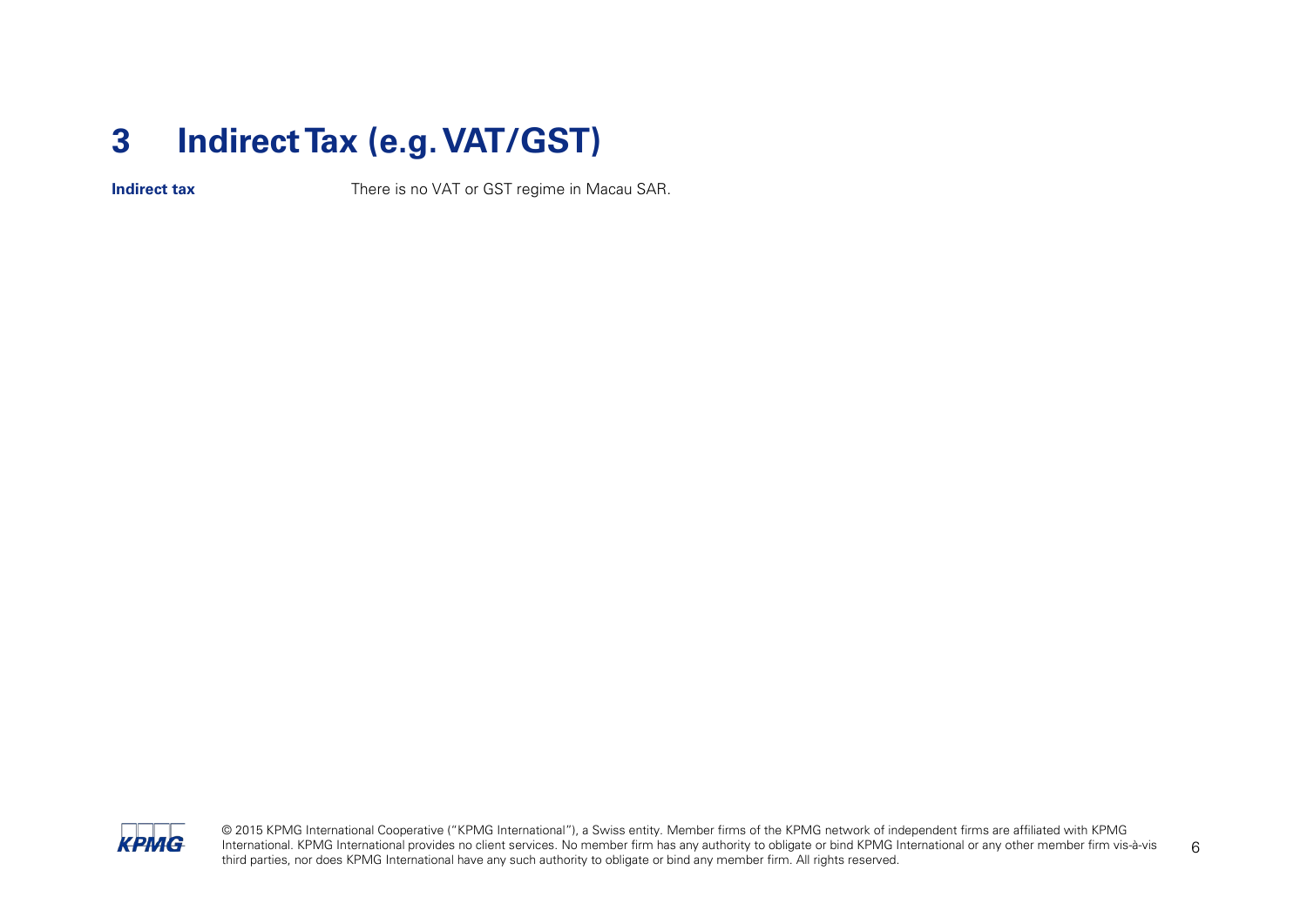### <span id="page-8-0"></span>**4 Personal Taxation**

| <b>Professional Tax</b>                            | Professional Tax                                                                                                                                                                                                                                                                                             |
|----------------------------------------------------|--------------------------------------------------------------------------------------------------------------------------------------------------------------------------------------------------------------------------------------------------------------------------------------------------------------|
|                                                    | Professional Tax is levied on personal income from employment and professional practices. Employers are required to<br>deduct the professional tax from the salaries of their respective employees on a "pay-as-you-earn" basis.                                                                             |
| <b>Top rate</b>                                    | The highest professional tax rate is 12 percent for residents. Residents are considered individuals that either possess an<br>identity card issued by the authorities in Macau SAR; have a permanent resident permit issued by the Macau Immigration<br>Department; or, have been issued with a work permit. |
|                                                    | The first MOP 144,000 of annual assessable income is exempt from Professional Tax. Currently, 30 percent of the<br>Professional Tax is waived in accordance with the tax relief measures announced in the 2014 Macau Government<br>Budget.                                                                   |
|                                                    | Non-residents are taxed at the same rates as residents. However, non-residents are subject to a minimum tax rate of 5<br>percent.                                                                                                                                                                            |
| <b>Social security</b>                             | Under the Macau Social Security regime, employees' compensation insurance and contributions to the social security<br>fund (by employers and employees) are compulsory.                                                                                                                                      |
|                                                    | Social security levies of MOP 45 per month are applicable for each employee.                                                                                                                                                                                                                                 |
|                                                    | An employer is required to make contributions of MOP 30 per month for resident employees to the Macau Social<br>Security Fund. For non-resident employees with valid work permits, the employer is required to pay recruitment levies of<br>MOP 200 per month.                                               |
| <b>International social security</b><br>agreements | None                                                                                                                                                                                                                                                                                                         |
| <b>Further information</b>                         | For more detailed personal taxation information, refer to:                                                                                                                                                                                                                                                   |
|                                                    | <b>KPMG's Thinking Beyond Borders</b>                                                                                                                                                                                                                                                                        |



© 2015 KPMG International Cooperative ("KPMG International"), a Swiss entity. Member firms of the KPMG network of independent firms are affiliated with KPMG International. KPMG International provides no client services. No member firm has any authority to obligate or bind KPMG International or any other member firm vis-à-vis 7<br>third parties, nor does KPMG International hav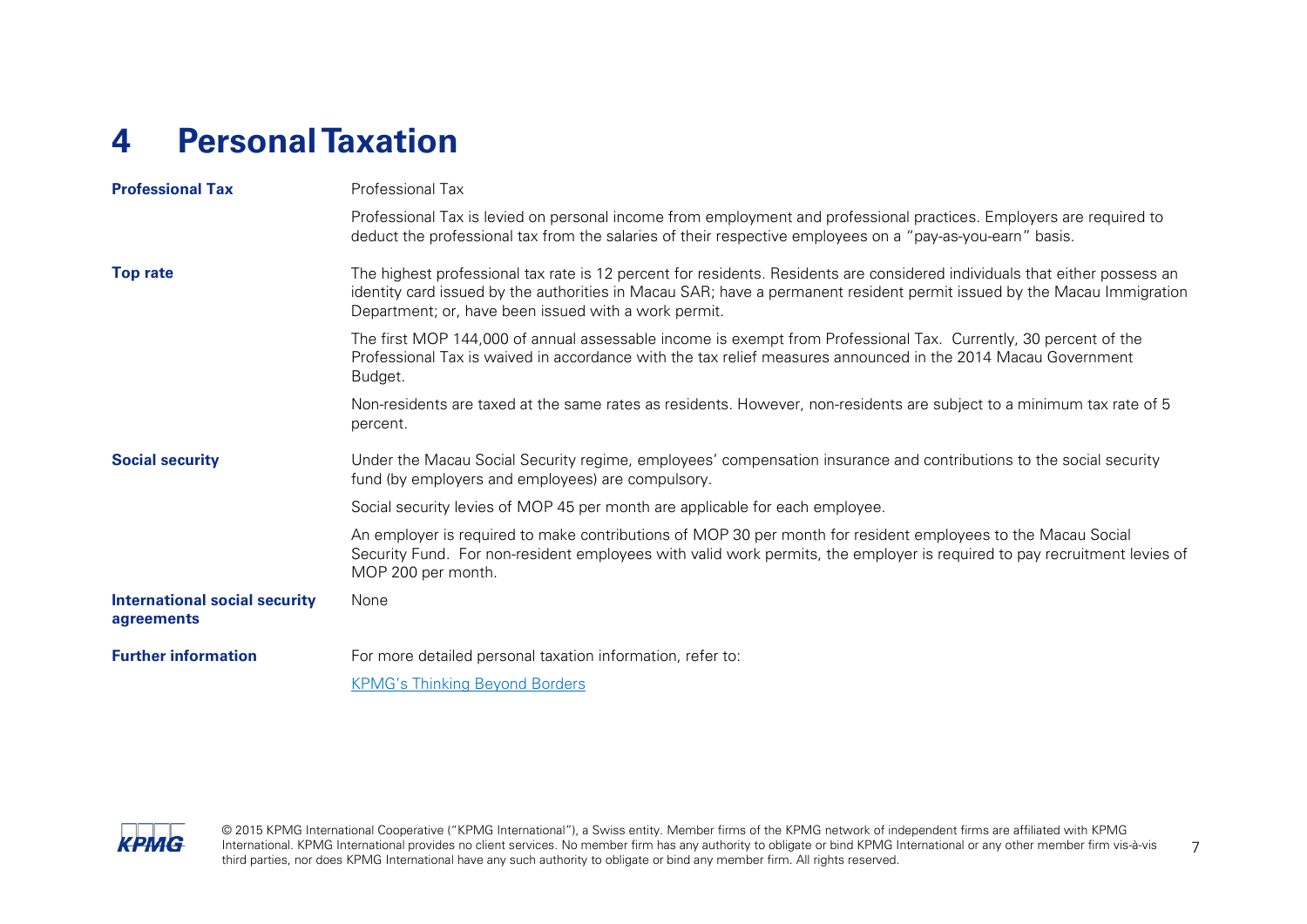#### <span id="page-9-0"></span>**5 OtherTaxes**

#### **Stamp duty** Stamp Duty is payable on most business transactions, including payment of taxes under the various ordinances (other than complementary tax and professional tax), income on banking activities and transfers of properties. Transfer of immoveable property Stamp Duty, ranging from 1 percent to 3 percent (for sale and purchase transfers), and 5 percent (for estate and gift transfers), is imposed on the transfer of immoveable property. An additional 5 percent stamp duty is levied on the stamp duty payment. Thus, the effective stamp duty rates are 1.05 percent to 3.15 percent (for sale and purchase), and 5.25 percent (for estate and gift). Stamp duty is payable by the purchaser or transferee of the property. Special Stamp Duty Special Stamp Duty (SSD) ranging from 10 percent to 20 percent applies to transactions of residential property, commercial property, offices, and parking space for motor vehicles, purchased on or after 14 June 2011 and resold within two years. SSD is in addition to the ad valorem rates of Stamp Duty already imposed and is levied on the full value of sales proceeds. SSD is levied on the seller of the respective property. Residential property Additional Stamp Duty (ASD) at an effective tax rate of 10.5 percent is levied on top of the existing Stamp Duty, on the value of residential property where the property is acquired by a corporation, sole proprietor, or non-resident individual, on or after 27 October 2012. ASD is imposed on the purchaser of the relevant property. **Property tax** Property Tax is payable by the owner of all residential, commercial, and industrial property. The tax value for each year of assessment is the higher of the property rental value assessed by the MFB or the actual rental income received. The applicable tax rate is 6 percent if the tax value is the property rental value assessed by the MFB, or 10 percent if the tax value is the actual income. Repairs and maintenance expenses incurred on the property are deductible upon application but capped at 10 percent of the rent or rental value of the building. Currently, there is a standard MOP 3,500 reduction in the assessed property tax liability for both self-used and rental properties, if the owner is a Macau SAR resident.



© 2015 KPMG International Cooperative ("KPMG International"), a Swiss entity. Member firms of the KPMG network of independent firms are affiliated with KPMG International. KPMG International provides no client services. No member firm has any authority to obligate or bind KPMG International or any other member firm vis-à-vis 8<br>third parties, nor does KPMG Intern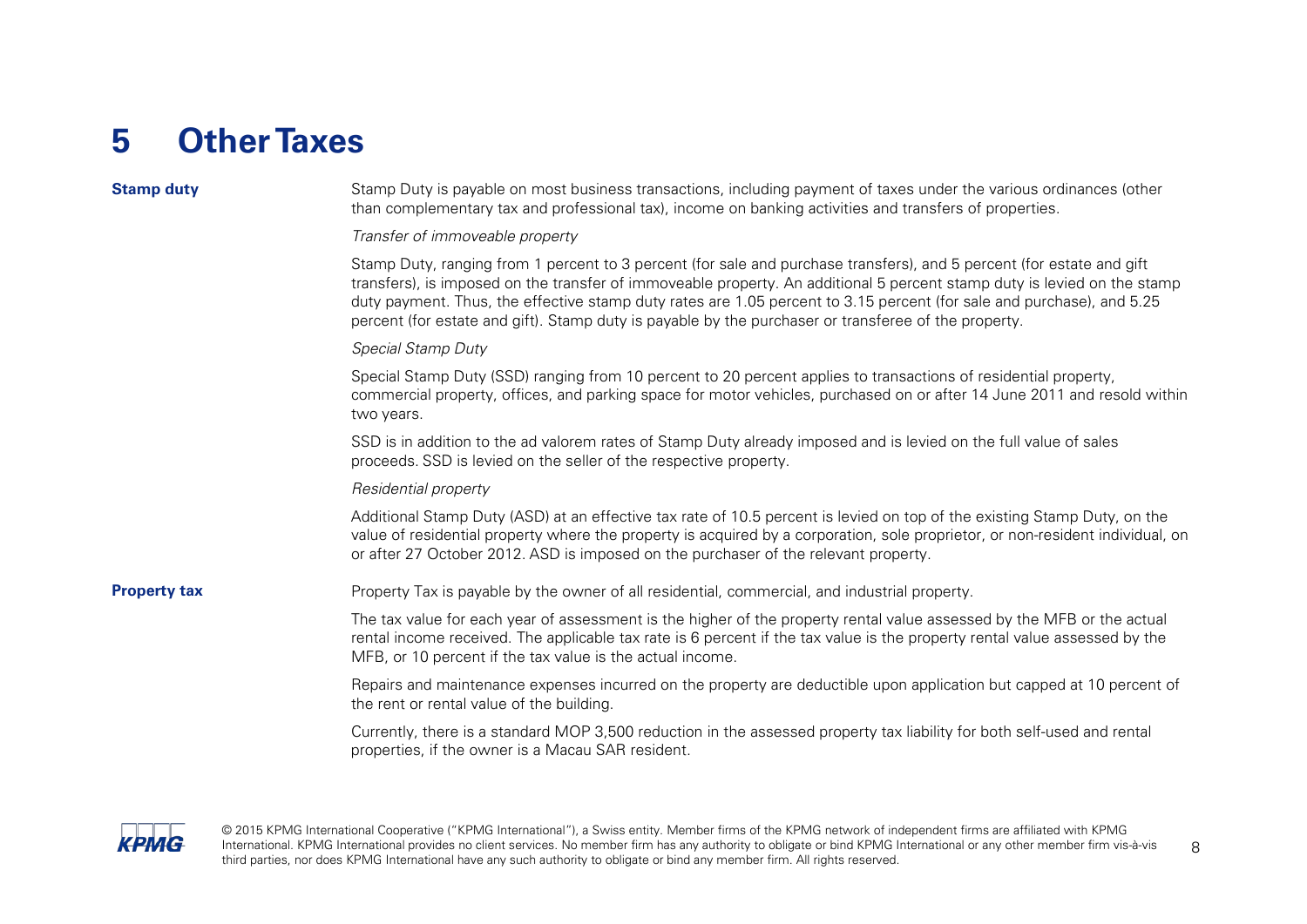| <b>Excise duty</b>  | Certain imported goods are subject to a fixed consumption tax (similar to an excise duty). These include alcohol (wines<br>and spirits), tobacco, fuel, and lubricating oils.                                                                     |
|---------------------|---------------------------------------------------------------------------------------------------------------------------------------------------------------------------------------------------------------------------------------------------|
| <b>Export duty</b>  | No export duty is levied but registration has to be obtained from the Macau Economic Department for certain products.<br>In addition, at least 40 percent of the export sales receipts are required to be surrendered against the local currency. |
| Industrial tax      | Macau SAR has had an exemption from Industrial Tax in place for a few years.                                                                                                                                                                      |
| <b>Customs duty</b> | No customs duty on imported goods.                                                                                                                                                                                                                |
| Inheritance tax     | Estate duty was abolished in 2001. However, transfers of property arising from a person's estate are subject to stamp<br>duty (refer to above comments).                                                                                          |
| <b>Gift tax</b>     | Gift tax was abolished in 2001. However, transfers of property arising by way of gift are subject to stamp duty (refer to<br>above comments).                                                                                                     |
| <b>Other taxes</b>  | Motor vehicle tax; tourism tax; franchise tax.                                                                                                                                                                                                    |



© 2015 KPMG International Cooperative ("KPMG International"), a Swiss entity. Member firms of the KPMG network of independent firms are affiliated with KPMG International. KPMG International provides no client services. No member firm has any authority to obligate or bind KPMG International or any other member firm vis-à-vis g<br>third parties, nor does KPMG International have an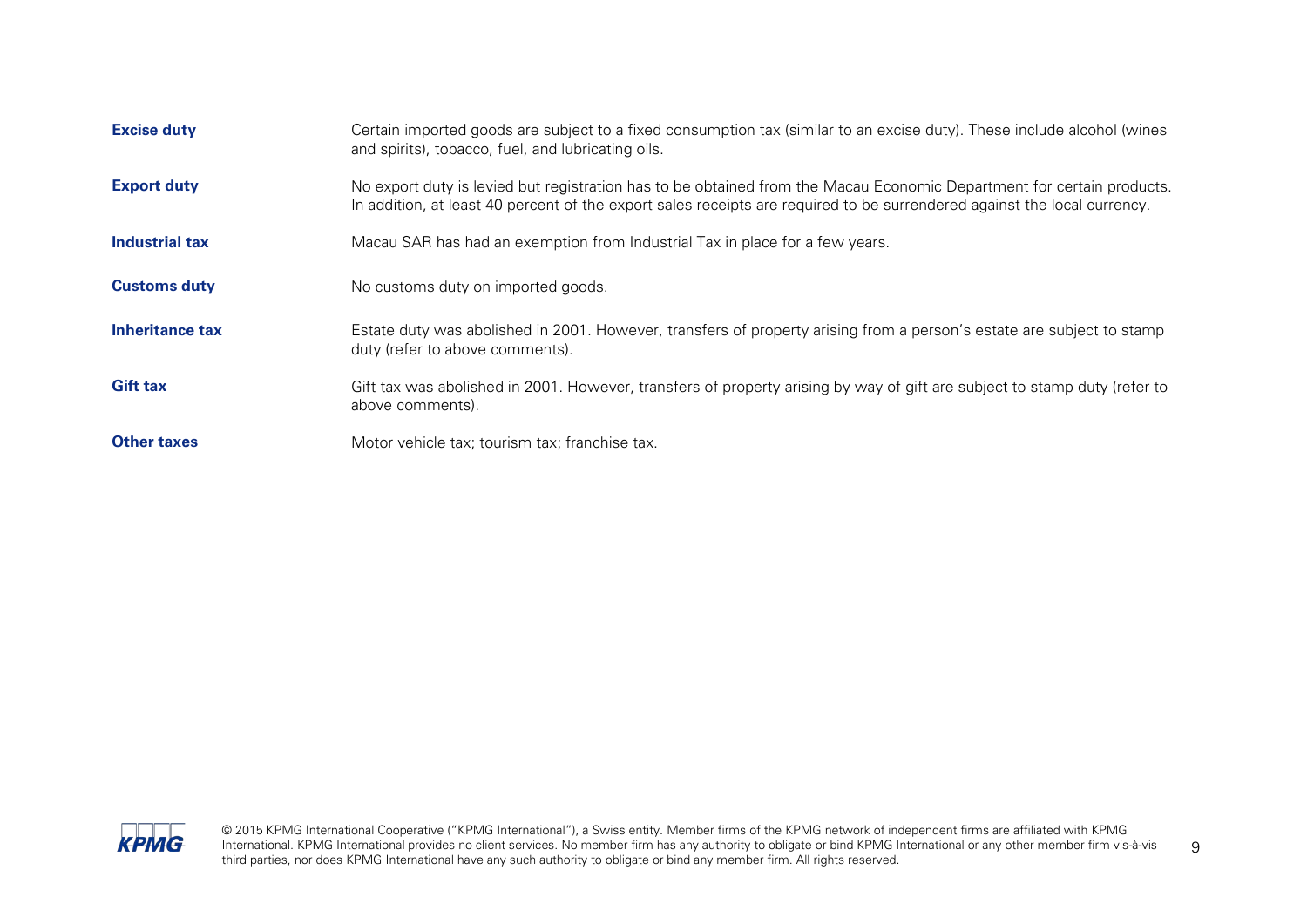#### <span id="page-11-0"></span>**6 Free Trade Agreements**

**In force** China



© 2015 KPMG International Cooperative ("KPMG International"), a Swiss entity. Member firms of the KPMG network of independent firms are affiliated with KPMG International. KPMG International provides no client services. No member firm has any authority to obligate or bind KPMG International or any other member firm vis-à-vis International. KPMG International provides no client services. No member firm has any authority to obligate or bind KPMG International or any other member firm vis-à-vis 10<br>third parties, nor does KPMG International have a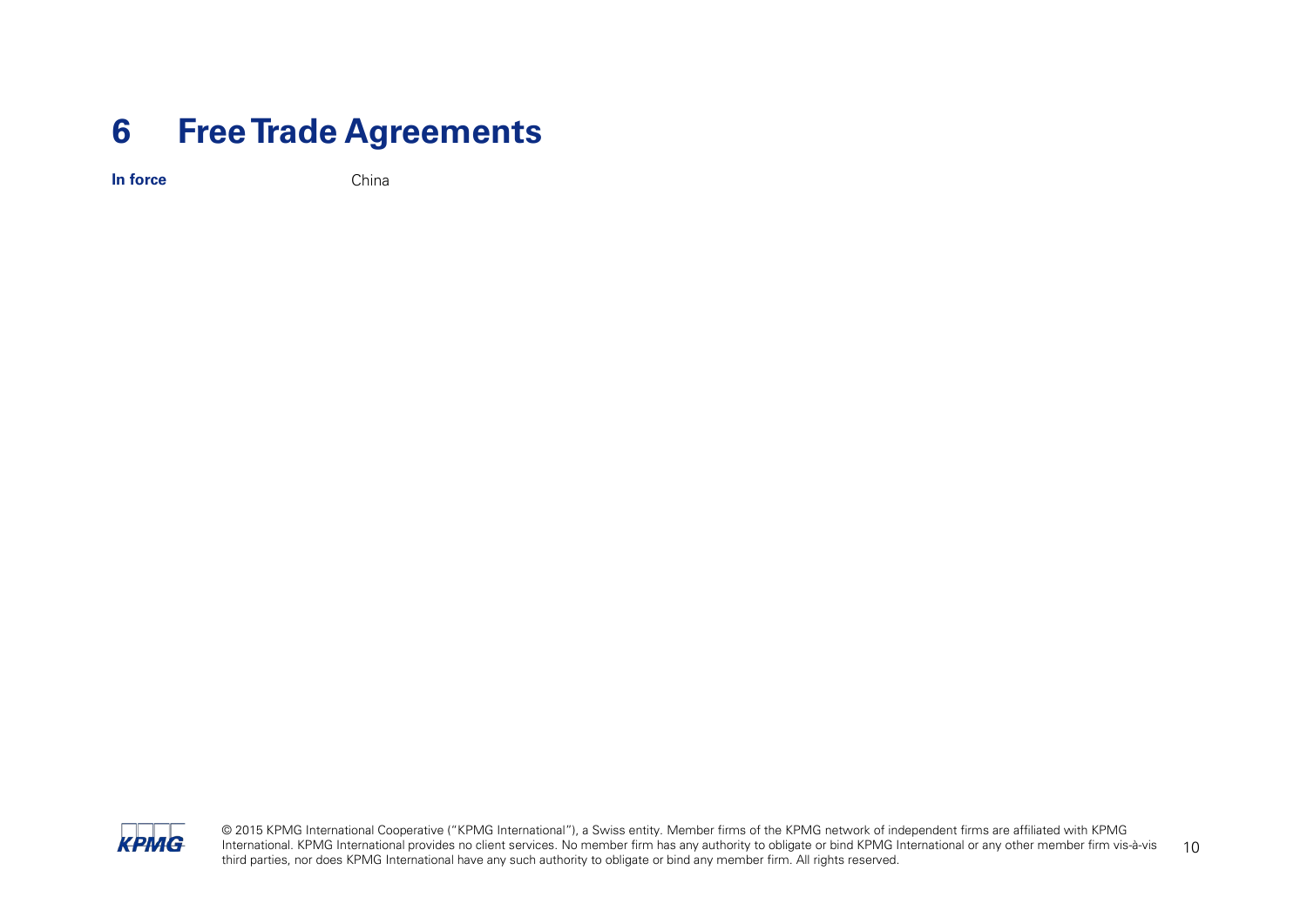## <span id="page-12-0"></span>**7 Tax Authority**

| <b>Tax authority</b>      | Macau Finance Bureau                                                                                                                                                                                                                                                                                                                                                                                                                                                                                                                                                                                             |  |  |
|---------------------------|------------------------------------------------------------------------------------------------------------------------------------------------------------------------------------------------------------------------------------------------------------------------------------------------------------------------------------------------------------------------------------------------------------------------------------------------------------------------------------------------------------------------------------------------------------------------------------------------------------------|--|--|
|                           | <b>Link to Macau Finance Bureau</b>                                                                                                                                                                                                                                                                                                                                                                                                                                                                                                                                                                              |  |  |
| <b>Tax audit activity</b> | Tax inspections are not frequently carried out by the tax authority, however when they are, taxpayers are obliged to<br>accommodate such field audits and provide any information requested.                                                                                                                                                                                                                                                                                                                                                                                                                     |  |  |
|                           | A typical tax audit commences with a site visit / questionnaire / letter requesting provision of supplementary analysis or<br>information. Taxpayers are advised to contact their tax advisor immediately when a tax audit commences or any audit<br>related correspondence is received from the tax authority.                                                                                                                                                                                                                                                                                                  |  |  |
|                           | The tax authority's approach to tax audits is largely manual, involving the issue of queries and scrutiny of information<br>obtained.                                                                                                                                                                                                                                                                                                                                                                                                                                                                            |  |  |
| <b>Appeals</b>            | A taxpayer who is dissatisfied with a tax assessment or any determinations made by the tax authority may lodge a<br>written objection within the prescribed period of 20 days from the postal date of the assessment notice. The tax authority<br>is required to consider a taxpayer's objection and to provide a written notice of the decision on the objection lodged. A<br>taxpayer who is still dissatisfied with the tax authority's decision may either apply to the re-assessment committee for an<br>administrative review or lodge a judicial appeal to the Administrative Court against the decision. |  |  |
| <b>Tax governance</b>     | The MFB does not currently offer any specific incentives or schemes to encourage good tax governance by taxpayers.<br>However, taxpayers are advised to establish policies and controls in relation to their tax compliance obligations in order to<br>minimise potential disputes with the tax authority.                                                                                                                                                                                                                                                                                                       |  |  |



© 2015 KPMG International Cooperative ("KPMG International"), a Swiss entity. Member firms of the KPMG network of independent firms are affiliated with KPMG International. KPMG International provides no client services. No member firm has any authority to obligate or bind KPMG International or any other member firm vis-à-vis 11<br>third parties, nor does KPMG International have